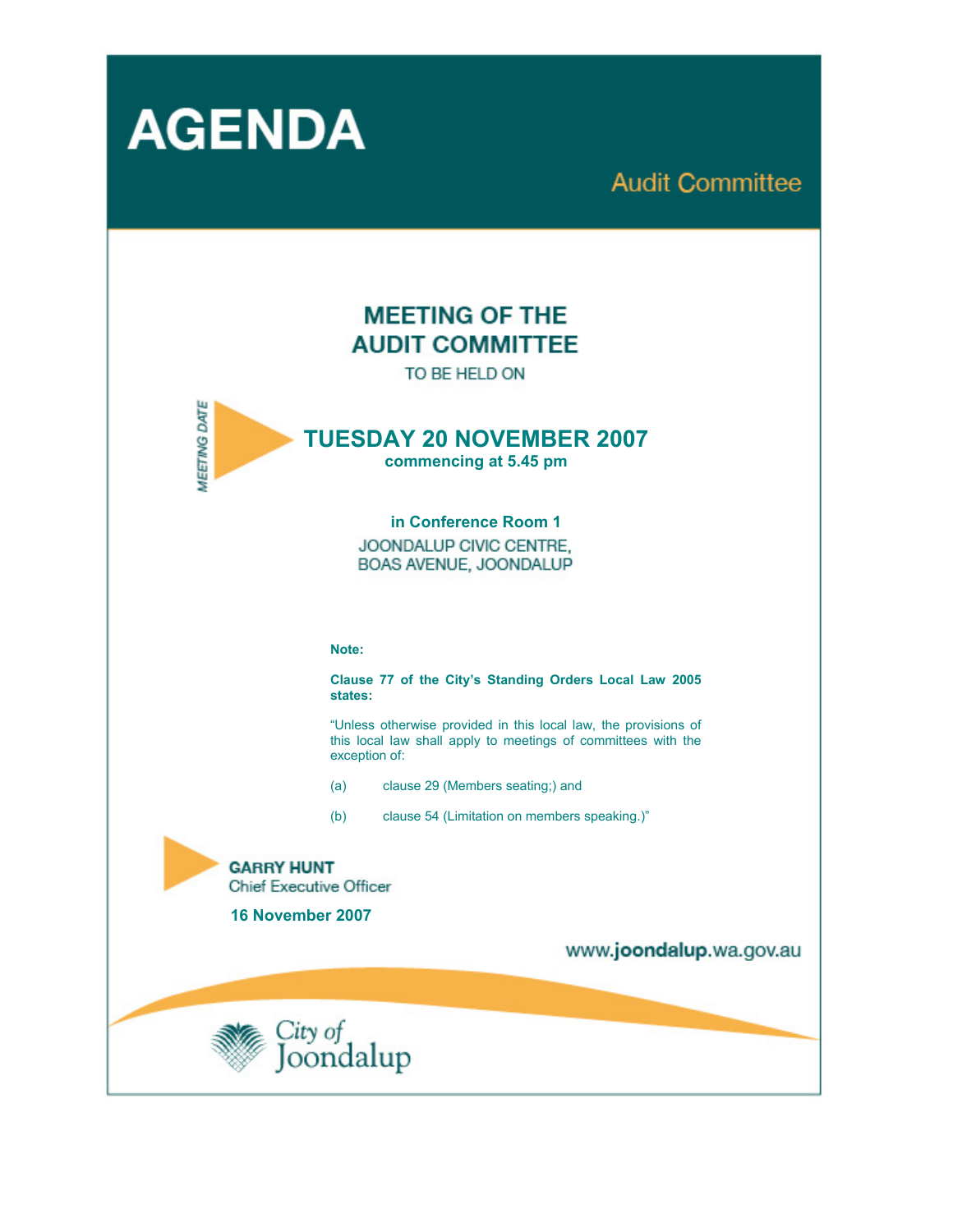# **CITY OF JOONDALUP**

Notice is hereby given that a meeting of the **AUDIT COMMITTEE** will be held in Conference Room 1, Joondalup Civic Centre, Boas Avenue, Joondalup on **TUESDAY 20 NOVEMBER 2007** commencing at **5.45 pm.** 

GARRY HUNT Chief Executive Officer **Chief Executive Officer** Joondalup 16 November 2007 Western Australia

# **AGENDA**

#### *Committee Members*

*Mayor Troy Pickard Cr Tom McLean Cr Albert Jacob Cr Marie Macdonald Cr Michele John Cr Fiona Diaz Vacancy – South-East Ward* 

#### *Terms of Reference*

*To oversee the internal and external Audit and Risk Management and Compliance functions of the City.* 

#### **DECLARATION OF OPENING**

#### **ELECTION OF PRESIDING PERSON**

*Section 5.12 of the Local Government Act 1995 requires a committee appointed by a local government, to elect a presiding person as the first item of business at its first meeting. Schedule 2.3 of the Act requires the Chief Executive Officer to preside. Nominations for the position of presiding person are to be given to the Chief Executive Officer in writing, with the vote to be conducted by ballot.* 

#### **ELECTION OF DEPUTY PRESIDING PERSON**

*It is advisable that the committee elects a deputy presiding person, who would chair the meeting in the absence of the presiding person. The procedure for electing the deputy presiding person is also determined by Schedule 2.3 of the Act.*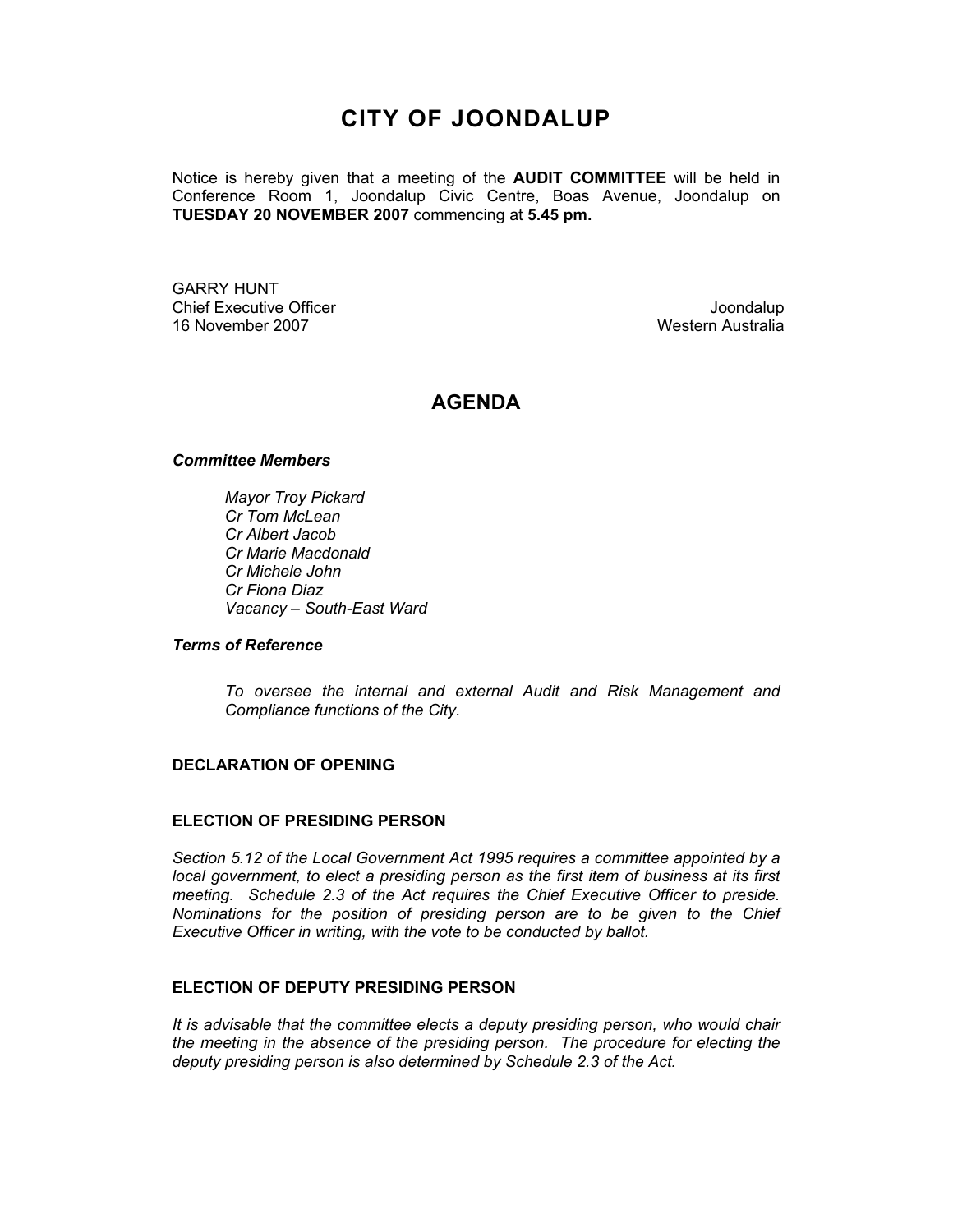## **APOLOGIES/LEAVE OF ABSENCE**

**Apology** - Cr John

#### **CONFIRMATION OF MINUTES**

#### MINUTES OF THE AUDIT COMMITTEE HELD ON 9 OCTOBER 2007

#### **RECOMMENDATION**

**That the minutes of the meeting of the Audit Committee held on 9 October 2007 be confirmed as a true and correct record.** 

#### **ANNOUNCEMENTS BY THE PRESIDING PERSON WITHOUT DISCUSSION**

#### **DECLARATIONS OF INTEREST**

#### **Disclosure of Financial Interests**

A declaration under this section requires that the nature of the interest must be disclosed. Consequently a member who has made a declaration must not preside, participate in, or be present during any discussion or decision-making procedure relating to the matter the subject of the declaration. An employee is required to disclose their financial interest and if required to do so by the Council must disclose the extent of the interest. Employees are required to disclose their financial interests where they are required to present verbal or written reports to the Council. Employees are able to continue to provide advice to the Council in the decision making process if they have disclosed their interest.

#### **Disclosure of interest affecting impartiality**

Elected Members and staff are required under the Code of Conduct, in addition to declaring any financial interest, to declare any interest that may affect their impartiality in considering a matter. This declaration does not restrict any right to participate in or be present during the decision-making process. The Elected Member/employee is also encouraged to disclose the nature of the interest.

#### **IDENTIFICATION OF MATTERS FOR WHICH THE MEETING MAY SIT BEHIND CLOSED DOORS**

#### **PETITIONS AND DEPUTATIONS**